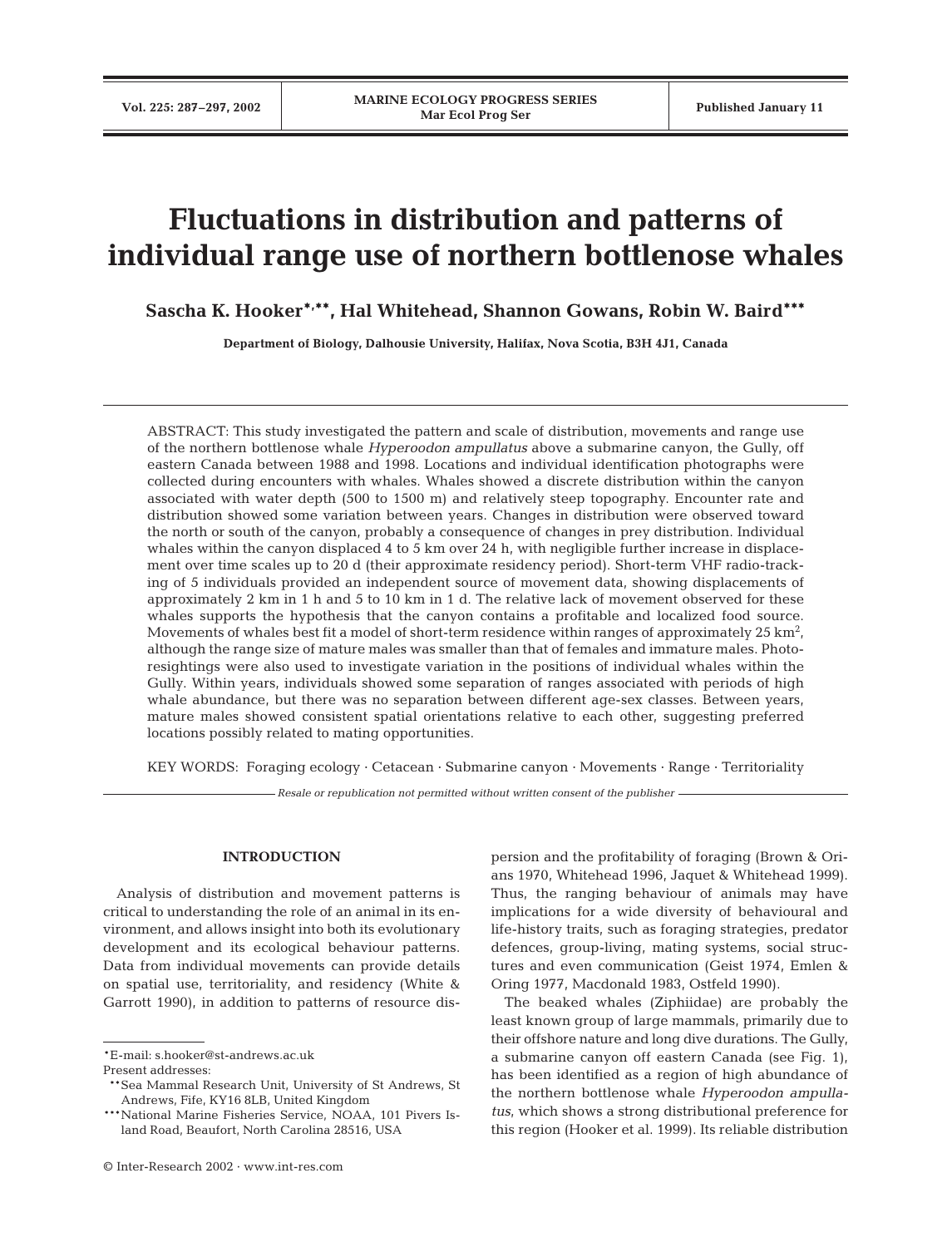in this area has facilitated research on this population (Whitehead et al. 1997a,b). Individuals appear to use the Gully for foraging, making dives to depths of >1000 m to, or near to, the sea floor (Hooker & Baird 1999). A population of about 130 individuals uses the area (Gowans et al. 2000a), and many of the same individuals are found in the Gully at different times of the year (Whitehead et al. 1997b). However, recent results suggest that whales are continually entering and leaving the area, remaining within the Gully for an average of 20 d at a time (Gowans et al. 2000a). Investigations of variation in their distribution, movements and range use can thus provide details of the behaviour and ecology of these whales while in the Gully.

Movement has both spatial and temporal components, but many analytical techniques tend to focus on either one or the other: spatially investigating range use, identifying hotspots, or calculating home-range estimates, or temporally investigating the rate of movement. An alternative method of movement analysis, which encompasses both the spatial and temporal nature of movement, is diffusion approximation (Turchin 1998). The diffusion rate *(D*, the temporal rate of spatial population spread) has advantages over more standard measures of movement such as mean distance moved (Turchin 1998). When animals are tracked and their locations are recorded, the diffusion rate can be estimated from:

$$
\hat{D} = \frac{\sum l_i^2}{4\sum t_i} \tag{1}
$$

where  $l_i$  is the distance and  $t_i$  is the time interval between fixes (Turchin 1998). Following from this, a useful analytical approach for the analysis of movement is to plot squared displacement against time (Turchin 1998). Qualitatively different movement patterns, such as directed (straight-line) movement, random movement, or movement within a discrete range, result in different expected curve shapes. This method of analysis can be applied to radio-tracking data and to individual identification data, and will be used here to compare the two. One of the problems with photoidentification is that data are often collected haphazardly in space and time, i.e., sampling is neither uniform nor random. If the probability that an animal is re-identified is dependent on its movement; for example, if sampling does not cover the entire habitat, then a plot of displacement squared against time will be misleading (Turchin 1998). Whitehead (2001) has shown how maximum likelihood methods can be used, incorporating the photographic identifications as a measure of the sampling effort, to generate corrected movement statistics.

This paper examines the distribution and movements of northern bottlenose whales in the Gully, and relates

these to what is known of the foraging behaviour of this species. The ranging behaviour observed raises further questions concerning the relative locations of individual ranges. The spatial range use of different age-sex classes is therefore examined to reveal any social or ecological differences in spatial patterning.

# **METHODS**

Research was conducted in the Gully, off eastern Canada (approximately 44° N, 59° W: Fig. 1) between 1988 and 1998, primarily from a 10 to 12 m auxiliary sailing vessel. The amount of research effort each year varied between a few days (1991 and 1992), or a few weeks (1993 to 1995), to a few months (1988 to 1990, 1996 to 1998), with the majority of research effort occurring during the summer months (June to August). During daylight hours, the Gully area was searched in a non-systematic manner for the northern bottlenose whale *Hyperoodon ampullatus*. Location data were recorded using radio and satellite positioning. A Loran (SeaPort Loran-C) was used from 1988 to 1992 and GPS (Trimble Transpack or Garmin 65 Global Navigator) from 1993 to 1997. Loran data were accurate to approximately 400 m and GPS data to approximately 200 m. The bearing and estimated distance of whales from the research vessel were noted and used to calculate each encounter position. A new encounter was defined as a whale or group of whales first spotted after at least 10 min without any whales in view. This definition was tested during VHF radio-tracking of



Fig. 1. *Hyperoodon ampullatus*. Positions of encounters with bottlenose whales are shown in relation to the bathymetry of the Gully submarine canyon and to the distribution of search effort (shaded grid cells) in the area. Inset: location of the Gully relative to eastern Canada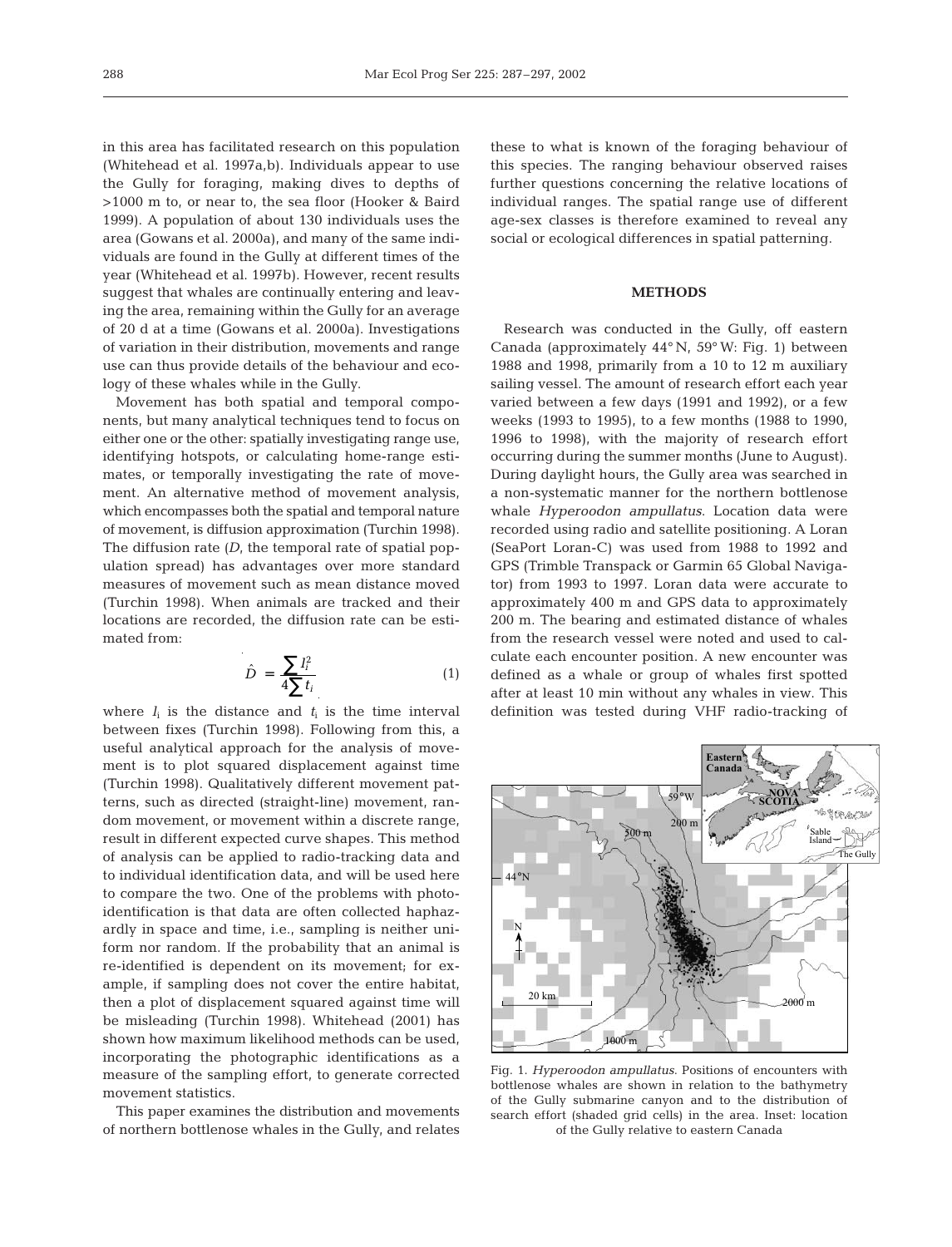range).

whales, whereby, if whales dived for longer than 10 min they were generally very difficult to relocate visually, but could be tracked by radio-signals. For any study of cetacean distribution, effort (i.e., a measure of the locations searched) is crucial in correcting the bias present in encounter locations (e.g., Kenney & Winn 1987, Reilly 1990), especially when a systematic or randomly determined search pattern is not used. Here we used the hourly position of the research vessel as our measure of effort, and recorded the differences in encounter rate (number of encounters/number of hours of effort) among years and defined regions in the Gully.

A digitized bathymetric vector map of the Gully region (Seabed Exploration Associates, Halifax, Canada) was used to interpolate depth for each  $500 \times 500$  m cell of the region using the GIS software IDRISI. Depth values were used to calculate slope values for each cell (calculated as the maximum slope around each cell from the depth difference between it and neighbouring cells). These depth and slope values were then assigned to encounters and hourly search positions. A Kolmogorov-Smirnov (K-S) goodness-of-fit test was used to test the hypothesis that the depth and slope of the encounter data had the same distribution as those of the effort data.

**Photo-identification.** During each encounter, whales were approached to within 5 to 15 m and photographs were taken of the dorsal fin and surrounding flank area. A catalogue of identified individuals was set up and maintained (Gowans & Whitehead 2001). Whenever possible, photographs of the melon (forehead) profile of a whale were taken in conjunction with a photograph of its dorsal fin. Bottlenose whales are sexually dimorphic in head shape, and these photographs were later used to assign 1 of 3 age-sex classes: female/immature male, subadult male, or mature male (Gray 1882, Gowans et al. 2000b).

Movements between all photo-resightings (1988 to 1997) were used to calculate diffusion rates over a range of time intervals using the SOCPROG suite of Matlab programs (written by H. Whitehead; available from http://is.dal.ca/~whitelab/), either directly (using Eq. 1) or using likelihood techniques that estimated the diffusion rate by maximizing the likelihood of the patterns of identifications and re-identifications in space and time using Poisson error (Whitehead 2001). Three measures of movement were calculated with time interval: estimated diffusion rate, mean-squared displacement, and root mean-squared (RMS) displacement (see Eq. 1). Standard errors for these parameter estimates were obtained by jackknifing, omitting consecutive 10 d (for analyses over years) or 10 h (for analyses over days) periods in turn (Efron & Gong 1983).

Three models were fitted to the mean-squared displacement  $(x^2)$  versus time *(t)* data to investigate movement type: random movement:  $x^2 = kt$  (linear); directional movement:  $x^2 = kt^{(b^2 + 1)}$  (upward curve); movement within a discrete range:  $x^2 = k \cdot \frac{t}{t+a}$ (asymptote, *k*, gives an estimate of the extent of the  $\frac{1}{t+a^2}$ 

As some of the markings used to identify individuals are known to change with time, the quality of the photo and the distinctiveness of an individual's marks will affect the likelihood of it being re-identified over long time scales (Gowans & Whitehead 2001). For time scales >1 yr, data were restricted to comparisons of only reliably-marked individuals, i.e., those with mark types which do not change between years, with both left and right sides identified by good-quality photographs (see Gowans & Whitehead 2001). However, over time scales <1 yr, all identifications of all individuals were used (since all whales can be accurately re-identified within a single field season).

**Radio-tracking.** Between 1996 and 1998, suctioncup attached radio-transmitters (148 and 164 MHz) were deployed on northern bottlenose whales in the Gully (as described in Hooker & Baird 1999). Once tags were attached, we attempted to maintain close proximity (<500 m) to the tagged whale, and positions were recorded from GPS. VHF radio-signals do not transmit through seawater and so localization of signals could only be attempted when the tag cleared the water surface as the whale surfaced to breathe. Tracking was conducted using a directional hand-held antenna.

**Individual ranges.** The positions of all photographically identified whales (limited to those with reliable marks and using only those identifiable from both left and right sides) were used to investigate differences in ranging patterns between individuals. Since individual positions were likely to be autocorrelated within each day, these data were reduced to the following datasets: (1) the mean position of each individual in each year; (2) the mean position of each individual each day. The first dataset was used to test for overall differences between years in positions of individuals, and differences between age-sex classes in positions within each year. The second dataset was used to test for individual differences in location within each year. In addition, this test was also repeated for each age-sex class in turn, to determine whether individuals in some agesex classes separated themselves spatially while others did not. All tests were performed using MANOVAs (with latitude and longitude as dependent variables).

Because individual locations varied according to year, and individuals appeared to separate themselves spatially, the presence of consistent relative spatial differences between individuals was also investigated. The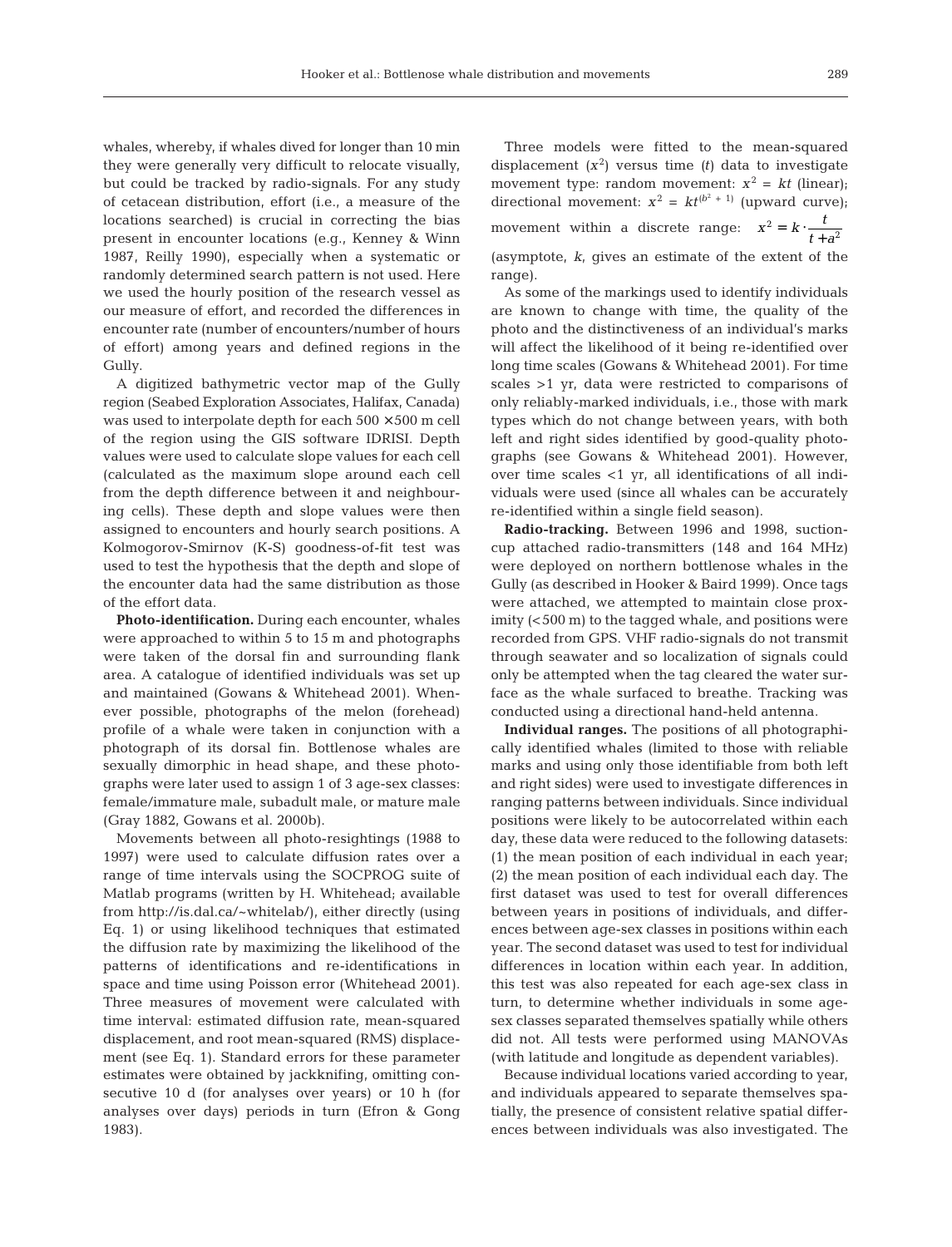mean position of each individual in each year was used to calculate the overall mean yearly position for all whales. The variation of each individual position from this was then used to investigate changes in relative positioning between individuals of each age-sex class for all years.

# **RESULTS**

#### **Variation in abundance and distribution**

Investigation of the influence of sea conditions on sighting rate showed a dramatic reduction in sightings above Beaufort 4, and data were therefore restricted to those collected in sea conditions better than this. Abundance of *Hyperoodon ampullatus* varied by a factor of ~2, and significantly, between years (Table 1; *G*-statistic for goodness of fit 33.9,  $n = 9$ ,  $p < 0.001$ ). There appears to have been a noticeably lower sighting rate in 1988; however, this was essentially a pilot research year, and effort expended outside of the canyon area probably resulted in an underestimation of whale presence. Relatively low abundances were recorded in 1994 and 1995 (62 and 74% of the overall mean respectively).

A direct comparison of sightings to effort showed that depth and slope for encounters were significantly different from those for search locations (depth K-S value 0.213, p < 0.001; slope K-S value 0.142, p < 0.001; Fig. 2). Depth and slope were correlated  $(r = 0.268)$ , and the interaction between depth, slope and encounters or search effort was significant (loglinear model, p < 0.001). The relative importance of depth appeared to be greater than that of slope, however. (The general linear model for slope within depth categories was not significant  $[p = 0.073]$ , whereas that for depth within different slope categories was significant  $[p = 0.001]$ .

Variation in sighting locations between years appeared to occur primarily along the north-south axis of

Table 1. *Hyperoodon ampullatus*. Interannual variation in sighting rate, calculated only for good sea conditions (Beaufort <4). Assuming independent sightings, approximate standard errors were calculated as (sighting rate)/√(number of sightings)

| Year | No. of    | No. of<br>search hours | Sighting rate |         |
|------|-----------|------------------------|---------------|---------|
|      | sightings |                        | Mean          | (SE)    |
| 1988 | 7         | 30                     | 0.23          | (0.088) |
| 1989 | 57        | 170                    | 0.34          | (0.044) |
| 1990 | 125       | 238                    | 0.53          | (0.047) |
| 1993 | 54        | 78                     | 0.69          | (0.094) |
| 1994 | 2.5       | 84                     | 0.29          | (0.060) |
| 1995 | 11        | 31                     | 0.35          | (0.110) |
| 1996 | 172       | 330                    | 0.52          | (0.040) |
| 1997 | 157       | 304                    | 0.59          | (0.041) |
| 1998 | 107       | 181                    | 0.53          | (0.057) |



Fig. 2. *Hyperoodon ampullatus*. Variation in bottlenose whale encounter rate (number of encounters per hour search effort) as a function of depth (upper graph) and slope (lower graph). Search effort (time) is shown for each depth or slope category to provide indication of confidence in sighting rate

the canyon (Fig. 3). Whales were distributed towards the mouth (south end) of the Gully in 1989 to 1993, towards the head (north end) in 1994 to 1996, fairly evenly throughout the Gully in 1997, and towards the head in 1998.

#### **Movement analysis using photo-identification data**

A total of 682 individuals have been identified in the Gully bottlenose whale photo-catalogue, but many of these are likely to be duplicates between left and right side identifications and between separate years. Of these, 113 individuals possessed mark types which do not change between years (see Gowans & Whitehead 2001 for details), and many of these were re-identified over multiple years. For example, of the 15 reliably marked individuals identified in 1988, at least one has been photographed during every year since then.

Over the time scale of the residency period recorded for bottlenose whales in the Gully (Gowans et al. 2000a), displacements showed an initial increase and then levelled-off with increasing time interval (Fig. 4). The likelihood method of calculation (detailed in Whitehead 2001) gave almost identical results (Fig. 4),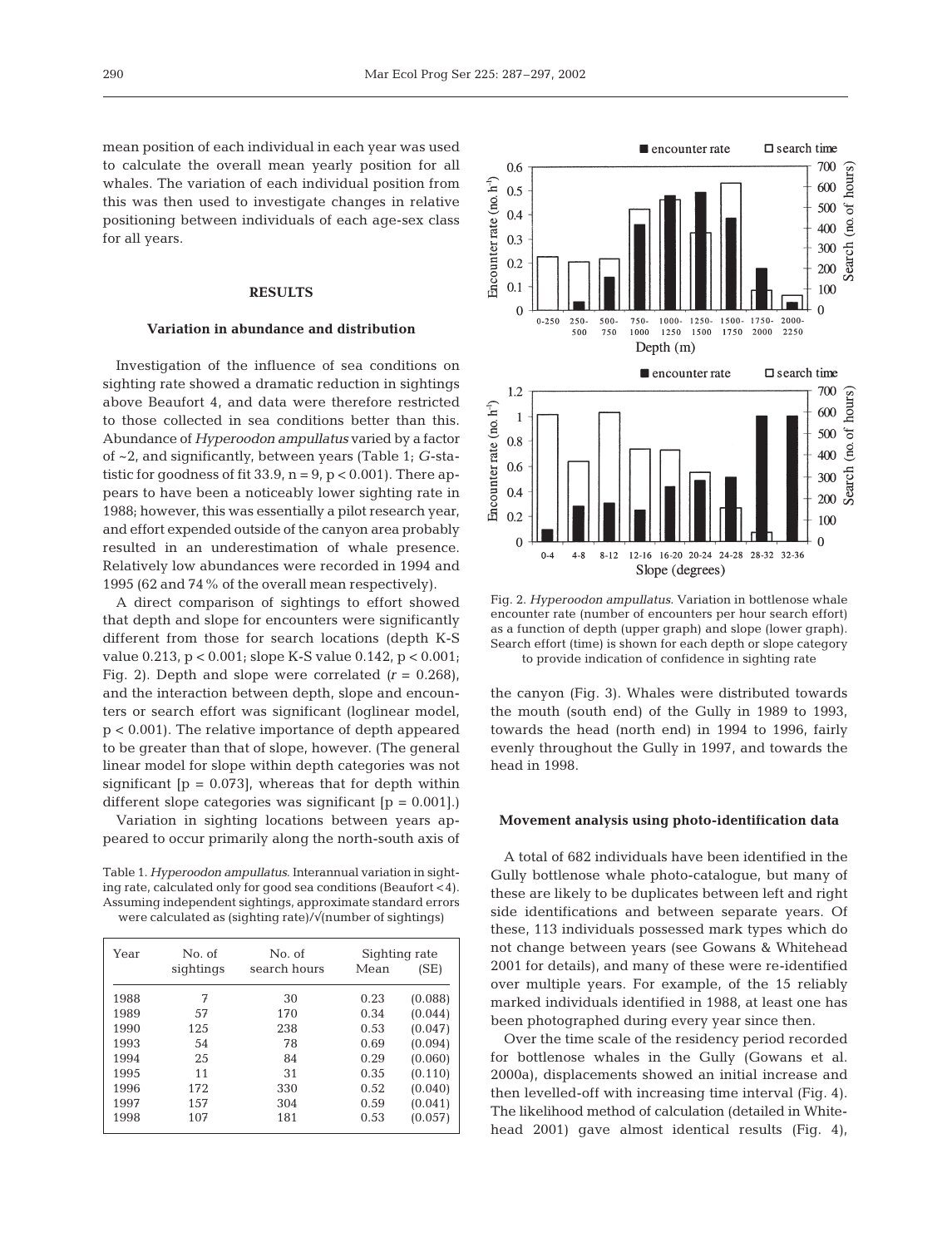



Fig. 4. *Hyperoodon ampullatus*. Root mean-squared (RMS) displacement calculated from resightings of individuals over time lags of 2 h to 20 d for different age-sex classes. x: movement estimates calculated directly (using Eq. 1); bars: jackknifed standard errors for these estimates; dashed lines: fit of the discrete range model to these data; o: movement estimates calculated using likelihood technique (see 'Methods' for details)

Fig. 3. *Hyperoodon ampullatus*. Yearly plots of variation in encounter rate  $(no, h^{-1})$  and search effort  $(no, of hours)$ along the north-south gradient through the Gully. Map on left shows bands along the north-south axis of the Gully for which encounter rate and search effort were calculated; graphs on right show yearly variation in encounter rate (shaded) and the distribution of search effort (unshaded) for these areas

demonstrating that the observed pattern of bottlenose whale resightings was similar to that of search effort, i.e., the probability of sampling an individual was relatively constant over the area in which that individual was likely to be found, given that the individual was within the Gully. The discrete range model gave the best fit for movements pooled for all individuals (Table 2). Movements were approximately 3 to 4 km over 2 h (Fig. 4). Between different age-sex classes, females and immatures appeared to have slightly larger ranges than subadult males, which in turn were slightly larger than those of mature males (Fig. 4, Table 3). There were minor differences in movements between years, but small sample sizes prohibited investigation in greater detail (Table 3). The orientation of the Gully and distribution of whales within it (Fig. 1) suggested that whales might be moving primarily northsouth within the Gully. This was investigated by conducting 1-dimensional analysis using the latitudinal or the longitudinal component of position data in turn. Over periods of hours to days there was greater displacement north-south (3.5 km) than east-west (2.2 km, Table 3).

#### **Radio-tracking**

Five tags were deployed on northern bottlenose whales for intervals ranging from 2.5 to 28 h. Various problems were encountered in attempting to follow the tagged individuals. Occasionally the suction-cup attachment of the tags would migrate down the body of the whale preventing the emergence of the antenna during surfacing. The long-duration dives of bottlenose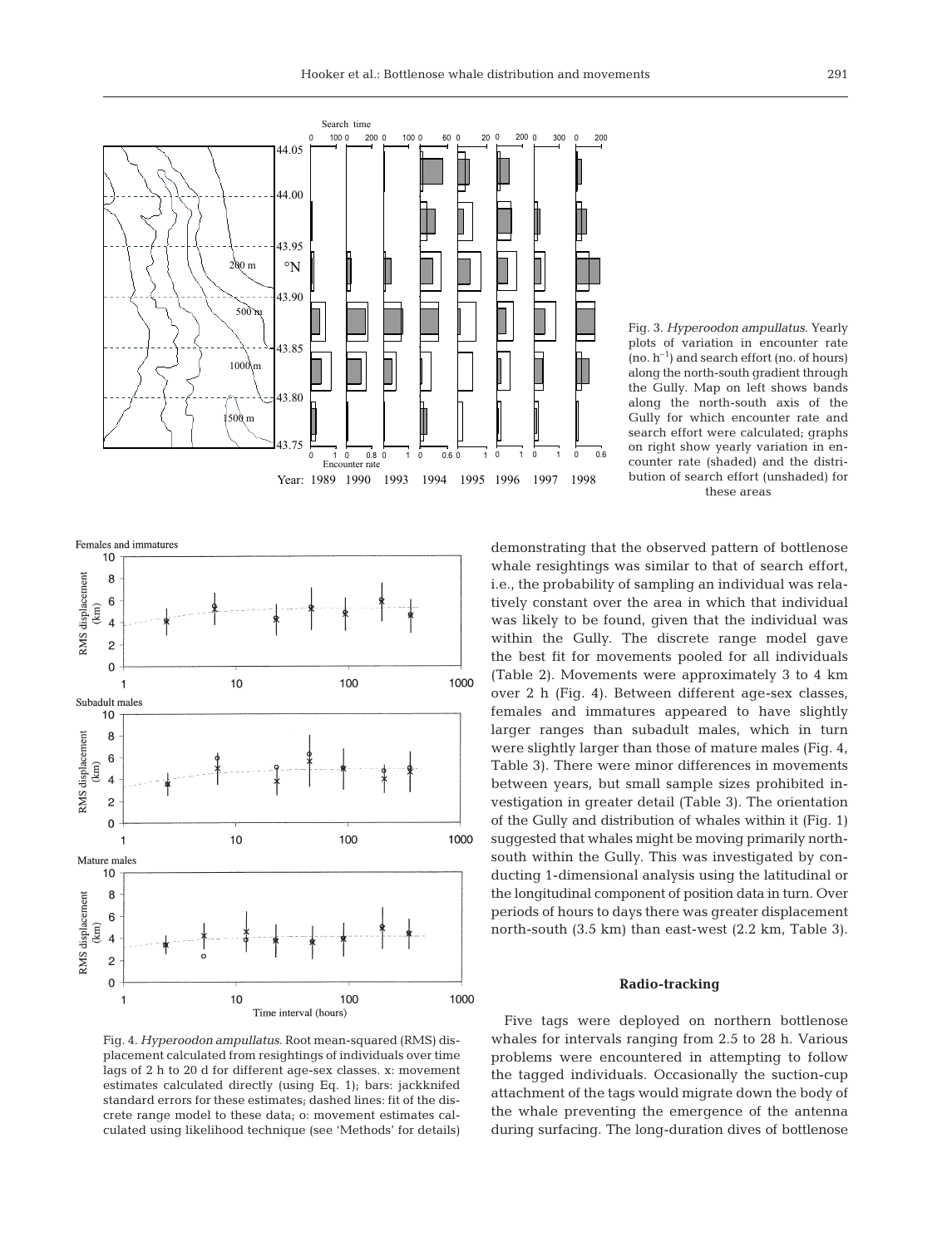Table 2. *Hyperoodon ampullatus*. Best-fit of models to movement data (within 20 d time scale) for all individuals pooled for all years. R-squared is shown for non-linear regression of data to model (see 'Methods' for details)

|                            | Model                             |       | R-squared Model terms    |
|----------------------------|-----------------------------------|-------|--------------------------|
| Random movement $x^2 = kt$ |                                   | 0.118 | Did not converge         |
| Directed movement          | $x^2 = kt^{(b^2 + 1)}$            | 0.118 | Did not converge         |
| Discrete range             | $x^2 = k \cdot \frac{t}{t + a^2}$ | 0.282 | $k = 25.00$ , $a = 1.08$ |

whales allowed only infrequent locations to be obtained, and the short duration of each surfacing and of each surfacing bout allowed little time to obtain a 'fix' on an individual. It was also difficult to locate the tagged whale when a large number of whales surfaced at the same time. Other problems included malfunctions presumably caused by the high pressures at the depths to which these whales dive (VHF transmitter malfunction and possible tag malfunction). Despite these difficulties, the position data obtained from when tagged whales were positively located are useful for examining movements over short time scales (Fig. 5). Over time scales up to the duration that tagged whales were tracked (28 h), the discrete range model best fit the observed data (R-squared  $= 0.436$ , other models R-squared =  $0.292$ ). Over intervals of 2 h, tagged whales moved on average 2.5 to 3.5 km. Only 2 tracks were for longer than 8 h: the positions for one lay close to the discrete range model line (6 to 8 km in 26 to 28 h), while those for the other lay above this line (13 km in 9 h). The latter data suggest more directed movement, possibly representing a whale leaving the Gully area.

# **Individual ranges**

As observed for encounter locations, there were significant differences between years in the average location of individuals (MANOVA:  $F = 29.5$ ,  $p < 0.001$ , 9 yr). Variation, calculated as the square root of the summed variances in latitude and longitude, was approximately 5 km between years. Within each year, the positions of individuals of different age-sex classes showed no significant differences (MANOVAs for each year:  $p > 0.05$ ).

Within years, there appeared to be some separation between individuals in the Gully in terms of preferred ranges (Table 4). Individuals generally appeared to show some range separation during 1990, 1996 and 1997. This effect was also seen between individuals within each age-sex class (Table 4). Since these were the years of greatest field effort (Table 1), they had the greatest power to detect significant differences. However, these were also the years of longest field effort, so in order to check that a significant individual effect was not in fact caused by differences in sightings between months (e.g., some whales being sighted earlier and further south, some later and further north), the test was repeated including month as a factor. Although for 2 years (1990, 1997) month had a significant effect  $(p < 0.05)$ , there was a significant individual effect for all 3 years even when month was included as a factor ( $p < 0.05$ ).

There were significant differences between individuals in relative spatial orientation between years (variations from the mean yearly location, MANOVA:  $F = 1.263$ ,  $p = 0.026$ . Significant differences were

Table 3. *Hyperoodon ampullatus*. Rates of movement calculated for different sub-samples of the dataset: for all data (all years, all individuals), for individuals categorized by age-sex class, for years with greatest field effort, and for latitude and longitude separately (all years, all individuals). Diffusion rates and squared displacement are means (SE); best-fit model was discrete range (level of asymptote, *k*, mean [SE] is shown). IDs: identifications; –: not shown (insufficient data to conduct model fitting)

| Data subset                    | Total<br>IDs. | No. of<br>encounters | 2 h diffusion<br>rate $(km^2 h^{-1})$ | Daily squared<br>displacement $(km2)$ | Discrete range<br>model asymptote $k \, (\text{km}^2)$ |
|--------------------------------|---------------|----------------------|---------------------------------------|---------------------------------------|--------------------------------------------------------|
| All data (1988–1997)           | 682           | 597                  | 1.41(0.25)                            | 17.34 (4.02)                          | 25.00 (2.87)                                           |
| Age-sex classes                |               |                      |                                       |                                       |                                                        |
| Females/immatures              | 107           | 94                   | 1.69(0.59)                            | 20.07 (7.41)                          | 28.37 (4.91)                                           |
| Subadult males                 | 25            | 61                   | 1.28(0.44)                            | 11.76 (7.45)                          | 24.30 (3.43)                                           |
| Mature males                   | 33            | 60                   | 1.20(0.29)                            | 16.25 (9.28)                          | 17.53 (2.34)                                           |
| Years of greatest field effort |               |                      |                                       |                                       |                                                        |
| 1989                           | 170           | 11                   | 1.08(0.41)                            | 18.63 (9.00)                          |                                                        |
| 1990                           | 260           | 25                   | 1.39(0.72)                            | 7.96(2.09)                            |                                                        |
| 1996                           | 136           | 26                   | 0.88(0.42)                            | 25.60 (8.08)                          |                                                        |
| 1997                           | 140           | 30                   | 0.72(0.18)                            | 11.03 (1.96)                          |                                                        |
| Single dimension movements     |               |                      |                                       |                                       |                                                        |
| Latitude only                  | 682           | 597                  | 1.53(0.36)                            | 12.15(2.47)                           |                                                        |
| Longitude only                 | 682           | 597                  | 0.92(0.30)                            | 4.70 (1.09)                           |                                                        |
|                                |               |                      |                                       |                                       |                                                        |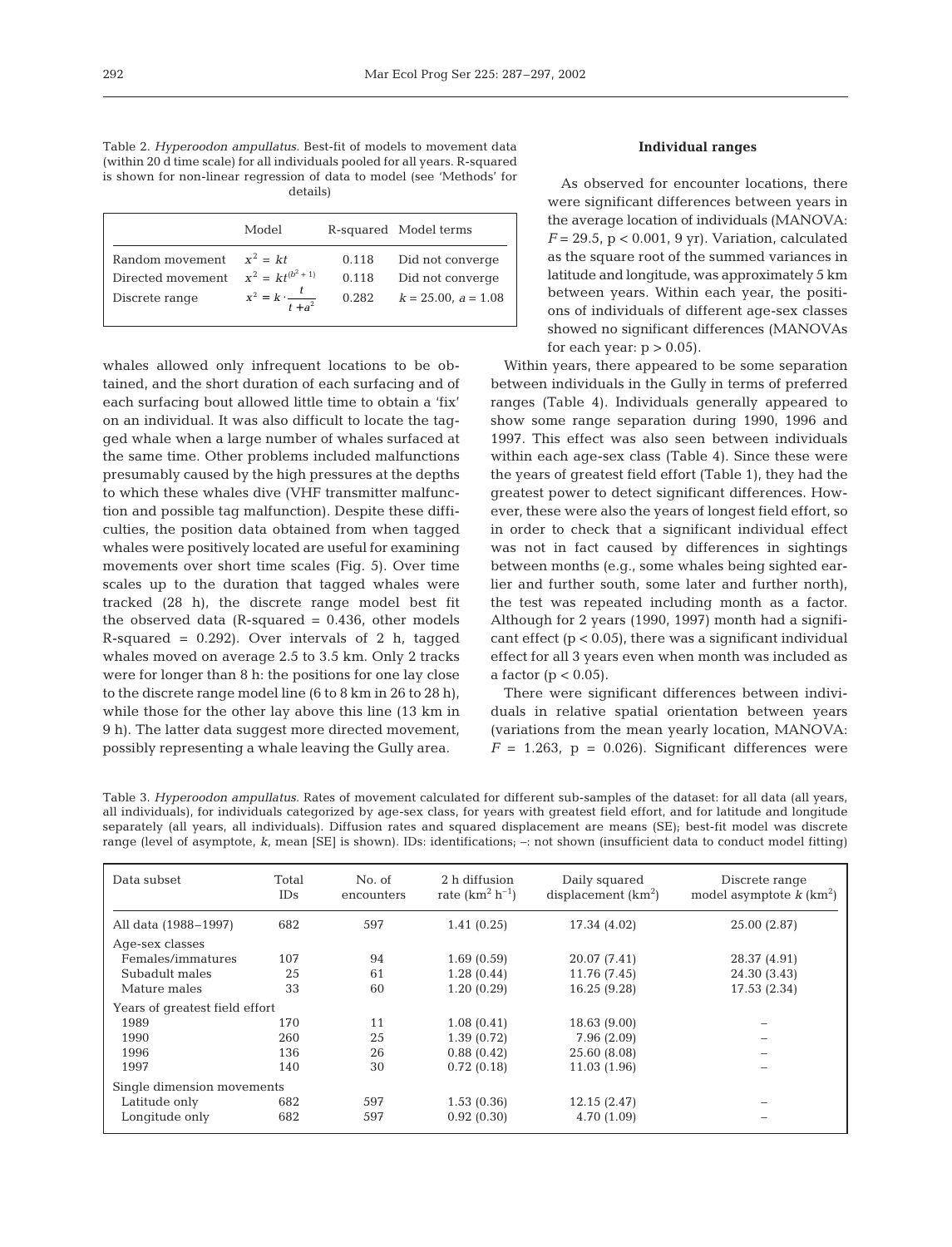

Fig. 5. *Hyperoodon ampullatus*. Movements of radio-tracked individuals. Duration (h:min) of each tag attachment is shown in parentheses; minimum duration is shown for Tags 4 and 5, which were not recovered

found between the relative locations of mature males but not between those of other age-sex classes (Table 5). This separation between mature males was based on the consistent orientation of individuals relative to each other, whereas the separation between females/immatures and between subadult males was not of consistent orientation (e.g., always to the north or south of the average position). Plots of individual male sightings for the years of most field effort show this tendency toward consistent relative location from year to year (Fig. 6). For example, male #950 was observed to the north of other males in 1996 and 1997, whereas #480 had a central location in relation to other males.

# **DISCUSSION**

On a broad scale, the northern bottlenose whale *Hyperoodon ampullatus* (and other beaked whales) shows a clear preference for deep water (Benjaminsen 1972, Benjaminsen & Christensen 1979). However, small-scale variation in distribution and individual movements have not previously been examined. The localised distribution of these whales above the Gully submarine canyon therefore presents a unique opportunity to examine the variation in their use of such an area. A strong relationship between bottlenose whale distribution and the bathymetric features depth and

Table 4. *Hyperoodon ampullatus*. Results of MANOVAs testing for differences between all individuals in sighting positions (i.e., Did individuals have consistent locations relative to mean location?) and within each age-sex class (i.e., Did individuals within particular age-sex classes have consistent positions relative to mean position of their age-sex class?). Dependent variables were latitude and longitude; independent categorical variable was individual. Variation was calculated as the square root of variance in latitude plus longitude for relevant individuals. p values in bold-face: significant

| Year              | $\mathbf n$    | Variation (km) | <i>F</i> -statistic | p     |
|-------------------|----------------|----------------|---------------------|-------|
| All individuals   |                |                |                     |       |
| 1989              | 25             | 1.61           | 0.999               | 0.489 |
| 1990              | 50             | 2.08           | 1.468               | 0.010 |
| 1993              | 10             | 2.45           | 1.595               | 0.114 |
| 1994              | 6              | 2.36           | 0.665               | 0.737 |
| 1996              | 29             | 4.77           | 1.947               | 0.001 |
| 1997              | 31             | 2.96           | 1.694               | 0.008 |
| Females/immatures |                |                |                     |       |
| 1989              | 6              | 1.39           | 0.790               | 0.640 |
| 1990              | 14             | 1.90           | 2.052               | 0.008 |
| 1993              | 6              | 2.72           | 2.365               | 0.049 |
| 1996              | 7              | 3.31           | 1.677               | 0.123 |
| 1997              | 13             | 2.24           | 2.360               | 0.005 |
| Subadult males    |                |                |                     |       |
| 1989              | 5              | 1.15           | 0.962               | 0.494 |
| 1990              | 11             | 1.90           | 1.717               | 0.049 |
| 1996              | 5              | 3.42           | 2.011               | 0.077 |
| 1997              | 3              | 2.57           | 1.150               | 0.418 |
| Mature males      |                |                |                     |       |
| 1989              | $\overline{4}$ | 1.54           | 0.462               | 0.830 |
| 1990              | 10             | 2.04           | 2.872               | 0.003 |
| 1996              | 8              | 3.10           | 2.446               | 0.021 |
| 1997              | 6              | 1.52           | 1.235               | 0.341 |

Table 5. *Hyperoodon ampullatus*. Results of MANOVA testing individual consistency in relative location. Differences between yearly mean individual positions were tested for individuals within each age-sex class. Dependent variables were ∆latitude and ∆longitude; independent categorical variable was individual

|                                     | n         | <i>F</i> -statistic | р              |
|-------------------------------------|-----------|---------------------|----------------|
| Females/immatures<br>Subadult males | 31<br>1.5 | 0.896<br>0.852      | 0.679<br>0.669 |
| Mature males                        | 18        | 1.850               | 0.015          |

slope was also observed in this study (Fig. 2). Even at this relatively small scale, deep water and relatively steep topographic features therefore also appear to drive their distribution.

While in the Gully, bottlenose whales appear to spend the majority of their time foraging (Hooker & Baird 1999). Analysis of the stomach contents of stranded individuals and the analysis of fatty acids and stable isotopes in the blubber and skin of whales sam-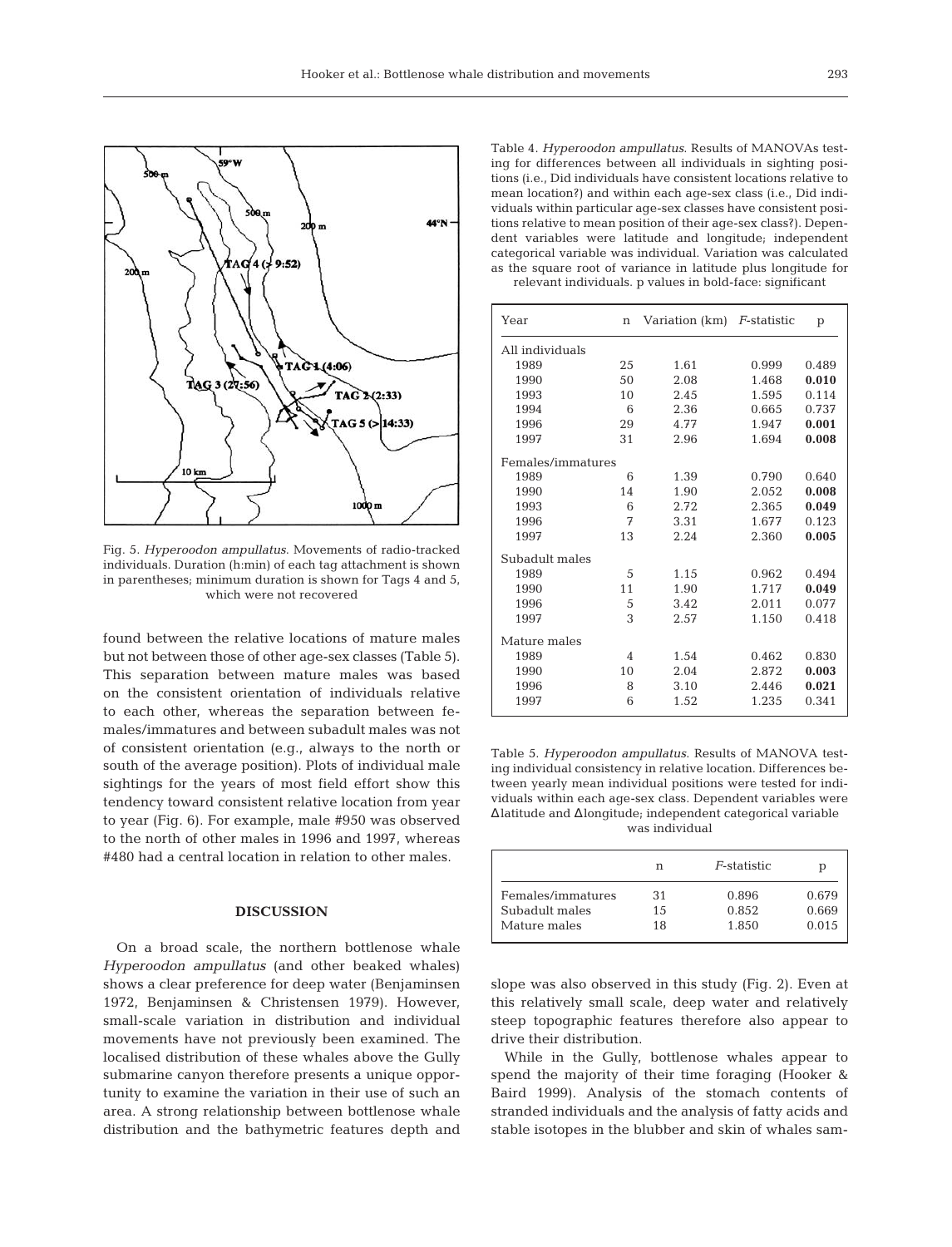

Fig. 6. *Hyperoodon ampullatus*. Male ranges for years of highest number of sightings. Mean daily positions of individuals (ID) are shown. First and last dates that each individual was seen illustrate overlap in time periods of sightings. Lines join locations of individuals seen on ≥3 d

pled in the Gully suggests that their primary prey are adult squid of the genus *Gonatus* (Hooker et al. 2001). The abundance and distribution of bottlenose whales in the Gully (Figs. 1 & 2) and changes observed between years (Table 1, Fig. 3) are therefore likely to be due to variation in the abundance and distribution of their prey. Adult *Gonatus* spp. are found in deep water at the continental shelf edge (Kristensen 1983), but the relationship between their distribution and changes in environmental conditions is unknown. Co-incident with variation in bottlenose whale distribution (Fig. 3) were shifts in the Gulf Stream (such as the northerly shift observed between 1994 and 1996: Taylor et al. 1998). It is quite plausible that an event such as this may have caused changes in sea-floor currents or temperature stratification, causing the movement of squid prey further north within the Gully.

Over small temporal scales (less than their average residency period of  $20 \pm 10$  d: Gowans et al. 2000a), net movements of bottlenose whales in the Gully were small. Photo-resightings showed mean displacements of 3 to 4 km over 2 h and 4 to 5 km over 1 d (Fig. 4) within a range encompassing 15 to 30  $km^2$  (Table 3). Such net daily movements are relatively small compared to those of other offshore oceanic cetaceans (e.g., the approximately 50 km daily displacements of the sperm whale *Physeter macrocephalus* [Whitehead 2001] and the pantropical spotted dolphin *Stenella attenuata* [Perrin et al. 1979]). Such small-scale movements are more typical of coastal species (e.g., the bottlenose dolphin *Tursiops truncatus*: Mate et al. 1995). Movements of sperm whales over periods of days were found to correlate inversely with their foraging success (Whitehead 1996, Jaquet & Whitehead 1999). Similarly, since the primary activity previously observed during detailed time-depth recorder deployment on whales in the Gully was foraging (Hooker & Baird 1999), the small amount of movement shown by these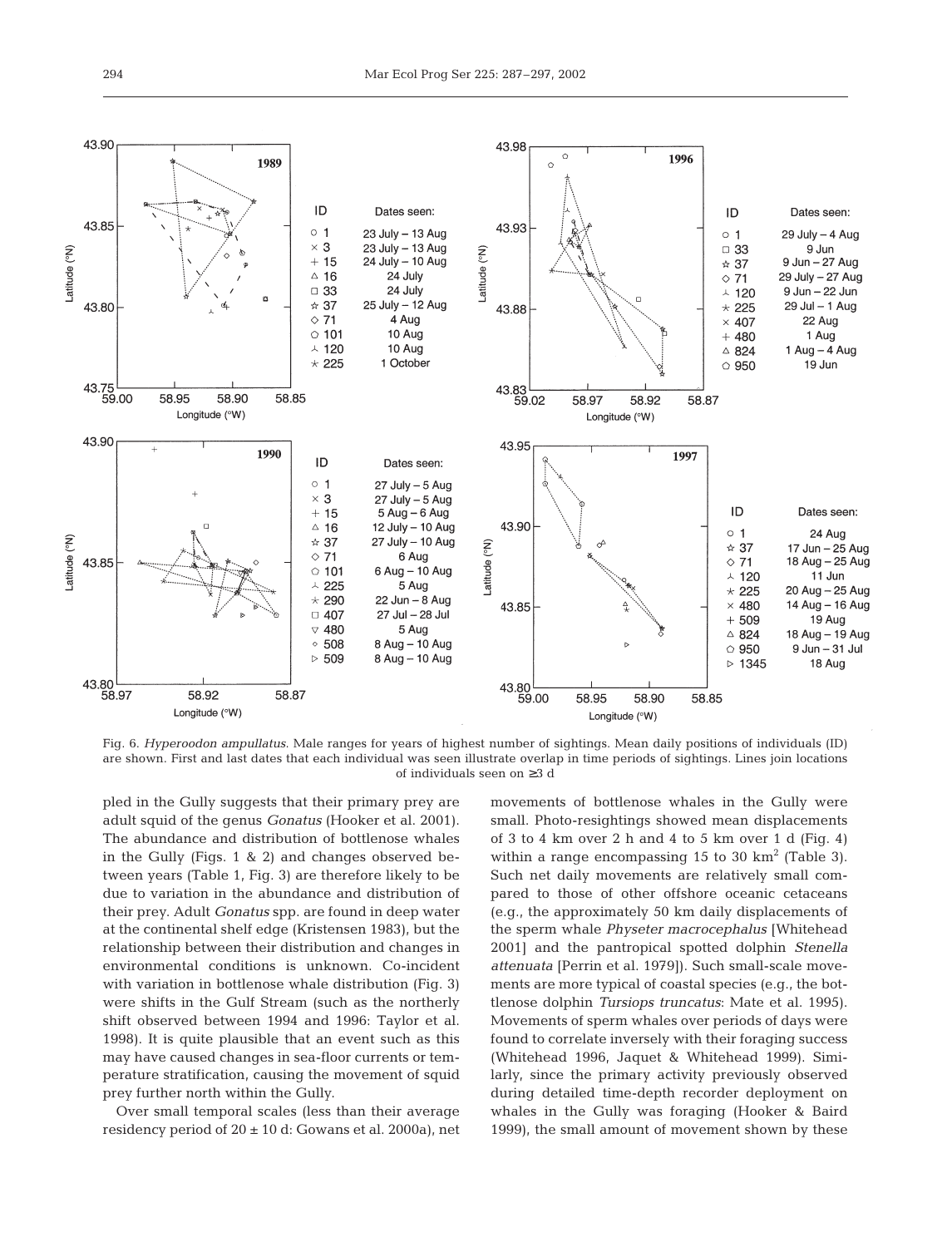whales is also likely to be related to a profitable food source in this area.

Since we did not sample whales at every surfacing for collection of photo-identification data, it could be argued that this pattern of movement within a 20 to  $25 \text{ km}^2$  area reflects the movements of the study vessel, rather than the movements of the whales. There are 3 reasons why we do not believe this was the case: (1) The distribution of bottlenose whales within the Gully appears to be fairly isolated, despite periodic search effort outside the core area (Hooker et al. 1999, and present Fig. 1). (2) Whales have residency periods of approximately 20 d within the Gully (Gowans et al. 2000a), and therefore measurement of movement within this time frame should accurately reflect whale movement within the Gully study area; for periods up to 20 d, the whales appear to have a discrete range within the Gully, much of which they cover in a single day. (3) The agreement between calculations of movement parameters using direct or likelihood methods (which allow for an irregular distribution of effort) suggests that the movement rates calculated were not biased by search effort (Fig. 4).

Results from radio-tracked whales showed a similar scale of movement over time scales of 2 h (2.5 to  $3.5 \text{ km}$ ,  $n = 3$ , but greater movements over time scales of 1 d (6 to 13 km,  $n = 2$ ). This presumably reflects individuals leaving the Gully. Our research has focused only on whale movements within the Gully area, and we know almost nothing of how they behave when they leave this area. It has been previously suggested that northern bottlenose whales can move fairly large distances in a short time period. The good condition of a beak of the cephalopod *Vampyroteuthis infernalis* in the stomach of a northern bottlenose whale stranded in the Faroe Islands suggests that this whale had travelled at least 1000 km (from more southerly regions where this cephalopod is found) within a few days (Clarke & Kristensen 1980). Another stranded bottlenose whale (in Hiddensee in the Baltic) contained *Gonatus fabricii* beaks, and *Gonatus* (and bottlenose whales) are usually distributed at least 1000 km away in the Norwegian Sea (Lick & Piatkowski 1998). Southern bottlenose whales *Hyperoodon planifrons* live-stranded and caught off South Africa contained squid usually found in the Antarctic and sub-antarctic (Sekiguchi et al. 1993). Likewise, diatoms found on the skin of one of these whales also suggested that it had recently moved into warmer waters (Nemoto et al. 1980).

Individuals within all age-sex classes of whales showed differences in their locations within the Gully during some years (Table 4). The years during which the whales appeared to have preferred ranges coincided with those during which highest whale abundance was recorded (Table 1). These years were also those of the highest number of individuals recorded and the greatest spread of individuals (as reflected by the variation of individual position from the mean: Table 4). Since MANOVAs generally have less power to detect differences with increasing number of groups tested, this separation of ranges does not appear to be an artefact of the number of individuals tested.

If, as the results suggest, individual bottlenose whales are attracted to the Gully because of profitable foraging opportunities there, this raises the question of why they leave again? The answer to this presumably lies in the per capita profitability of foraging. An individual would experience diminishing returns as the number of whales in the Gully increases. Although the Gully may be much richer than another foraging area, as more individuals enter the richer patch, an individual will eventually do better in terms of individual net gain in a poorer patch. An 'ideal free distribution' (IFD) will then result (Fretwell & Lucas 1970). One of the assumptions of ideal free distribution is that individuals have perfect knowledge of the relative availabilities of resources. However, animals are unlikely to have perfect information and may move between patches in order to make sampling decisions, or for other reasons. Experimenters commonly report movement of animals between patches even after an equilibrium has been reached (see review in Hugie & Grand 1998). When non-IFD movements are incorporated into an IFD model, the equilibrium will often resemble that for IFD conditions (Hugie & Grand 1998). Bottlenose whales in the Gully show movements of a discrete-range type, and enter and leave the Gully at variable intervals (average 20 d: Gowans et al. 2000a), and therefore potentially fit such a model. If this is the case, it suggests that fluctuations in prey density take place over these time scales.

Different age-sex classes of bottlenose whales showed differences in both their movements and range use. The movement of whales within the Gully appears best modelled as a discrete range encompassing an area of approximately 25 km<sup>2</sup>. However, mature males had slightly smaller range sizes than subadult males, which in turn had slightly smaller ranges than females and immatures (Table 3). Investigation of locations in which the whales were found in the Gully showed little variation between age-sex classes. However, within age-sex classes, mature males showed consistent differences in relative location between years, which were not shown by females and immatures or by subadult males (Table 5). Since both males and females were distributed over the same area, and yet females showed no preference for relative location between years, such relative spatial preference seems unlikely to be related to foraging. Available evidence suggests that male bottlenose whales probably mate during the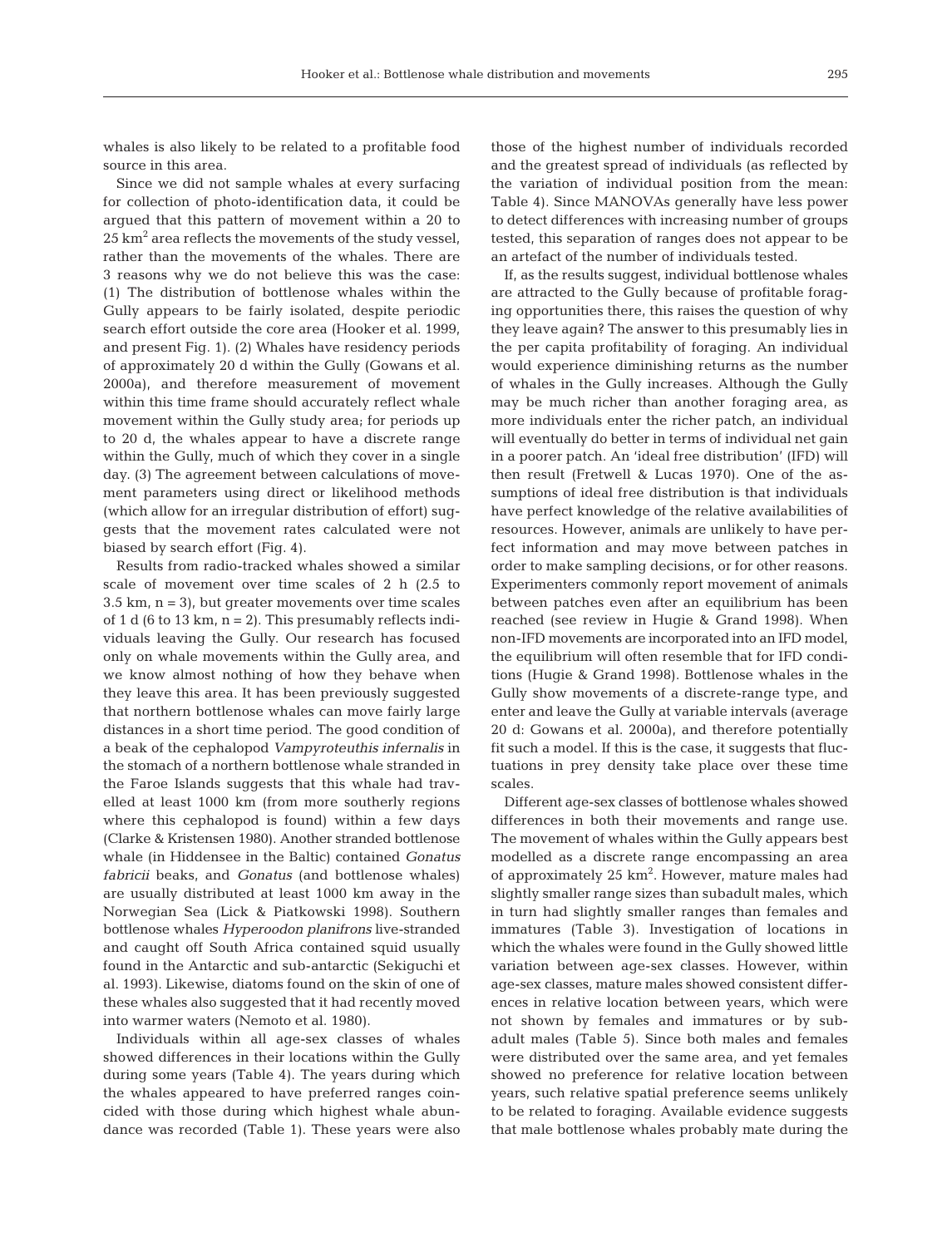summer in the Gully. Fetus lengths recorded by whalers suggested a loosely defined mating season (with occasional mating year-round) and an approximate 1 yr gestation (Christensen 1973), and, since very young infants have been observed in the Gully during the summer months (Gowans et al. 2001), bottlenose whales are also likely to mate at this time. The relative spatial differences between mature males are therefore more likely to be based on preference for relative spatial locations which provide different mating opportunities as females enter and leave the Gully. Similar stratified movement of individuals, also thought to be due to competitive social interactions between individuals or groups, has been observed among bottlenose dolphins in the Moray Firth, Scotland (Wilson et al. 1997). Conflict between adult male bottlenose whales has been observed in the Gully during the summer, and provides some anecdotal behavioural support for potential competition between males in the Gully (Gowans & Rendell 1999). However, it does not appear that all individual males are territorial towards each other, as groups of 2 to 3 males have also been observed to form long-lasting coalitions (Gowans et al. 2001).

In conclusion, this work supports previous studies which have noted that northern bottlenose whales show a distributional preference for the Gully area (Reeves et al. 1993, Hooker et al. 1999). Furthermore, the distributional changes between years and small scale of movements noted here support previous observations of diving behaviour (Hooker & Baird 1999) in suggesting that the primary activity of these whales in the Gully is foraging. However, it appears that males may also be orienting themselves spatially in some form of territoriality, potentially in order to promote mating opportunities. Although many questions remain, it appears that the behavioural ecology of this enigmatic species of whale may be superficially similar to that of many other mammals, with female distribution largely determined by access to resources, while that of males is related to access to females (Davies 1991).

*Acknowledgements.* This research was funded by the Natural Sciences and Engineering Research Council (NSERC) of Canada, World Wildlife Fund Canada/Canadian Wildlife Service Endangered Species Recovery Fund, the Whale and Dolphin Conservation Society and the Canadian Federation of Humane Societies. Funding for radio-tagging equipment was provided by an NSERC equipment grant and the Keiko Foundation. We are very grateful to the many crew members who have assisted with data collection in the field, particularly to Annick Faucher, who initiated the bottlenose whale photo-identification work. S.K.H. received support for her PhD research from a Canadian Commonwealth Scholarship; S.G. was supported by an NSERC and an Isaac Walton Killam Scholarship. R.W.B. was supported by an NSERC post-doctoral scholarship. W. D. Bowen, S. J. Iverson, and A. Ottensmeyer, and 3 anonymous referees provided useful suggestions on earlier drafts of this manuscript.

#### LITERATURE CITED

- Benjaminsen T (1972) On the biology of the bottlenose whale, *Hyperoodon ampullatus* (Forster). Norw J Zool 20: 233–241
- Benjaminsen T, Christensen I (1979) The natural history of the bottlenose whale, *Hyperoodon ampullatus*. In: Winn HE, Olla BL (eds) Behaviour of marine animals: current perspectives in research. Plenum Press, New York, p 143–164
- Brown JL, Orians GH (1970) Spacing patterns in mobile animals. Annu Rev Ecol Syst 1:239–262
- Christensen I (1973) Age determination, age distribution and growth of bottlenose whales, *Hyperoodon ampullatus*, in the Labrador Sea. Norw J Zool 21:331–340
- Clarke MR, Kristensen TK (1980) Cephalopod beaks from the stomachs of two northern bottlenosed whales *(Hyperoodon ampullatus)*. J Mar Biol Assoc UK 60:151–156
- Davies NB (1991) Mating systems. In: Krebs JR, Davies NB (eds) Behavioural ecology. An evolutionary approach. Blackwell Scientific Publications, Oxford, p 263–294
- Efron B, Gong G (1983) A leisurely look at the bootstrap, the jackknife, and cross-validation. Am Stat 37:36–48
- Emlen ST, Oring LW (1977) Ecology, sexual selection, and the evolution of mating systems. Science 197:215–223
- Fretwell SD, Lucas HLJ (1970) On territorial behavior and other factors influencing habitat distribution in birds. Acta Biotheor 19:16–36
- Geist V (1974) On the relationship of social evolution and ecology in ungulates. Am Zool 14:205–220
- Gowans S, Rendell L (1999) Head-butting in northern bottlenose whales *(Hyperoodon ampullatus)*: a possible function for big heads? Mar Mamm Sci 15:1342–1350
- Gowans S, Whitehead H (2001) Photographic identification of northern bottlenose whales *(Hyperoodon ampullatus)*: sources of heterogeneity from natural marks. Mar Mamm Sci 17:76–93
- Gowans S, Dalebout ML, Hooker SK, Whitehead H (2000a) Reliability of photographic and molecular techniques for sexing northern bottlenose whales *(Hyperoodon ampullatus)*. Can J Zool 78:1224–1229
- Gowans S, Whitehead H, Arch JK, Hooker SK (2000b) Population size and residency patterns of northern bottlenose whales *(Hyperoodon ampullatus)* using the Gully, Nova Scotia. J Cetacean Res Manag 2:201–210
- Gowans S, Whitehead H, Hooker SK (2001) Social organization in northern bottlenose whales *(Hyperoodon ampullatus)*: not driven by deep water foraging. Anim Behav 62:369–377
- Gray D (1882) Notes on the characteristics and habits of the bottlenose whale *(Hyperoodon rostratus)*. Proc Zool Soc Lond 1882:726–731
- Hooker SK, Baird RW (1999) Deep-diving behaviour of the northern bottlenose whale, *Hyperoodon ampullatus* (Cetacea: Ziphiidae). Proc R Soc Lond Ser B Biol Sci 266:671–676
- Hooker SK, Whitehead H, Gowans S (1999) Marine protected area design and the spatial and temporal distribution of cetaceans in a submarine canyon. Conserv Bio 13:592–602
- Hooker SK, Iverson SJ, Ostrom P, Smith SC (2001) Diet of northern bottlenose whales inferred from fatty-acid and stable-isotope analyses of biopsy samples. Can J Zool 79: 1442–1454
- Hugie DM, Grand TC (1998) Movement between patches, unequal competitors and the ideal free distribution. Evol Ecol 12:1–19
- Jaquet N, Whitehead H (1999) Movements, distribution and feeding success of sperm whales in the Pacific Ocean, over